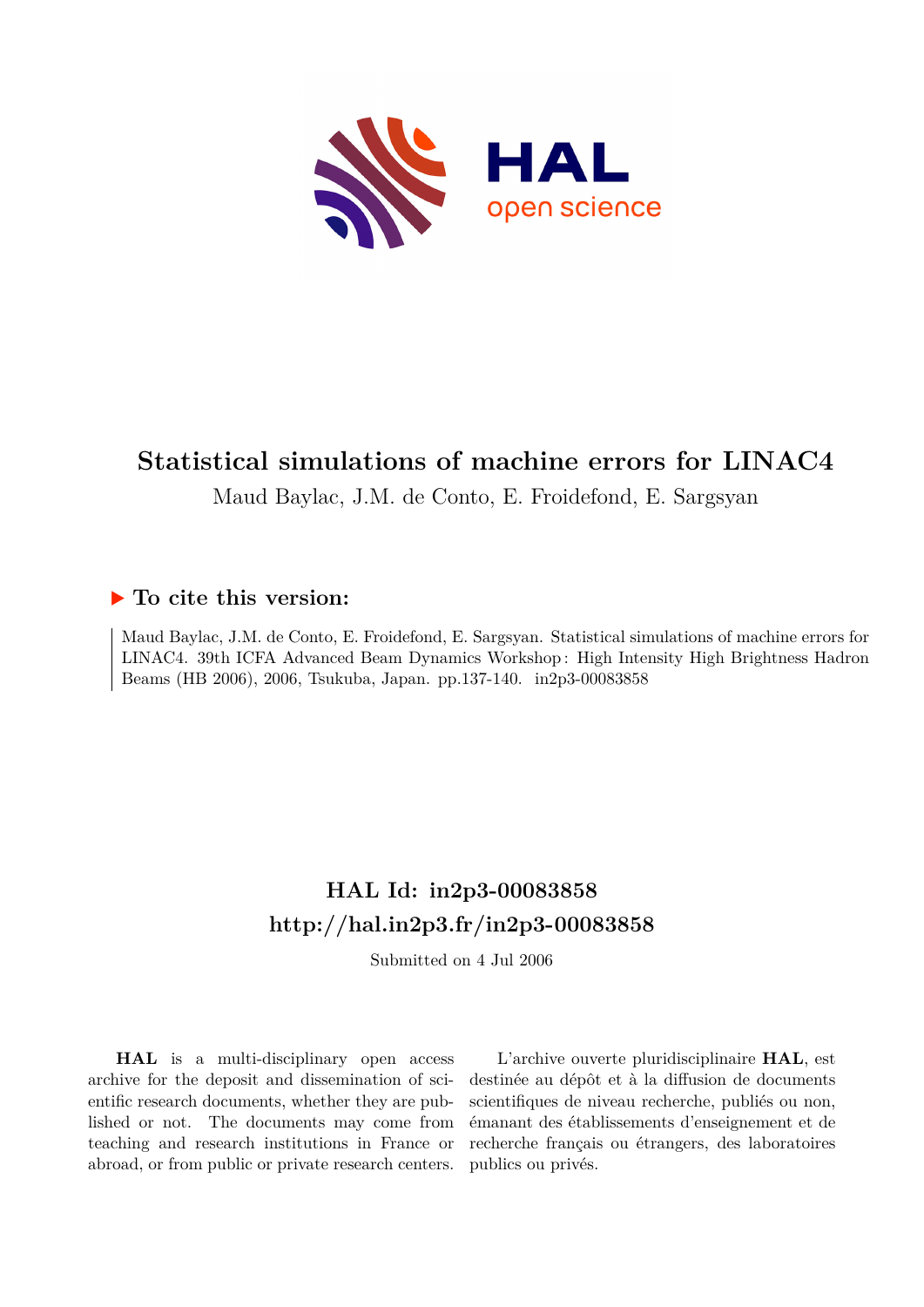## **STATISTICAL SIMULATIONS OF MACHINE ERRORS FOR LINAC4**

M. Baylac, JM de Conto, E. Froidefond, LPSC (CNRS/IN2P3-UJF-INPG), Grenoble, France,

E. Sargsyan, CERN, Geneva, Switzerland

#### *Abstract*

LINAC 4 is a normal conducting H-linac proposed at CERN to provide a higher proton flux to the CERN accelerator chain. It should replace the existing LINAC 2 as injector to the Proton Synchroton Booster and can also operate in the future as the front end of the SPL, a 3.5 GeV Superconducting Proton Linac. LINAC 4 consists of a Radio-Frequency Quadrupole, a chopper line, a Drift Tube Linac (DTL) and a Cell Coupled DTL all operating at 352 MHz and finally a Side Coupled Linac at 704 MHz. Beam dynamics was studied and optimized performing end-to-end simulations. This paper presents statistical simulations of machine errors which were performed in order to validate the proposed design.

#### **INTRODUCTION**

At CERN, the Proton Synchroton Booster is injected by a linear accelerator providing a 50 MeV proton beam with low duty cycle (~0.01%). This injector, LINAC 2, has been operating for nearly 30 years. A new accelerating structure is proposed to increase the proton flux and improve performances of the PS Booster. If realized, this injector, LINAC 4, shall be installed and commissioned by 2010. The proposed structure is a normal conducting linac conceived to accelerate a 65 mA beam of H ions up to 160 MeV with enhanced duty cycle. Beam dynamics and radio-frequency studies in each section standalone led to the first layout of LINAC 4, which was further optimized via end-to-end simulations [1]. As a final step, statistical simulations with machine tolerances were performed to verify the robustness of this design under realistic conditions.

#### **LINAC 4**

In its initial stage, LINAC 4 will operate as the injector to the PS Booster providing beam at 160 MeV with 0.08% duty cycle. In addition, it is foreseen and designed as the normal conducting front-end of a 3.5 GeV Superconducting Proton Linac (SPL) with an average power 4-5 MW [2]. With such high beam power involved, beam quality must be controlled with extreme care to avoid activation and ensure hands-on maintenance. Even though the SPL duty cycle is 3 to 4%, the machine is entirely designed to allow operation with 15% duty cycle.

The complete layout of LINAC 4 is described in these proceedings in [1]. LINAC 4 starts with a RF source, generating an H-beam at 95 keV. The acceleration is performed up to 3 MeV by a Radio-Frequency Quadrupole resonating at 352 MHz. A chopper is placed

at 3 MeV to remove micro-bunches on the RF scale and rematch the beam to the rest of the machine. Two Drift Tube Linacs, conventional Alvarez and Cell Coupled DTL, further boost the beam up to 90 MeV at 352 MHz. The DTL, structured in 3 tanks, brings the beam to 40 MeV. It is fed by 5 klystrons. Beam focusing is performed in the 82 DTL cells with a Permanent Magnet Quadrupoles in each cell. The CCDTL consists of 72 cells powered by 8 klystrons. Electromagnetic Quadrupoles between the 24 tanks provide focusing. The final boost to 160 MeV is achieved via a Side Coupled Linac operating at 704 MHz. The SCL is made of 220 cells and is powered by 4 klystrons. It is equipped with 20 Electromagnetic Quadrupoles.

#### **MODELLING MACHINE ERRORS**

The purpose of this work is to examine the robustness of the LINAC 4 design under realistic conditions and define manufacturing tolerances of the machine components. Tolerances on the Radio-Frequency Quadrupole (IPHI RFQ) have already been decided upon and the RFQ is currently being built. The next system to be manufactured is the Drift Tube Linac, for which tolerances must be established. The error study is performed on the LINAC 4 section consisting of the DTL (13.4 m), the CCDTL (25.2 m) and the SCL (34.5 m).

We model errors on the quadrupole alignment (rotations  $\phi_x$ ,  $\phi_y$ ,  $\phi_z$  and transverse translations  $\delta_x$ ,  $\delta_y$ ) and gradient ( $\Delta G/G$ ). Longitudinal effects are also considered by simulating errors on the gap field  $(\Delta E_{\text{gap}}/ E_{\text{gap}})$  and on the klystron field and phase ( $\Delta E_{\text{klys}}/E_{\text{klys}}$ ,  $\phi_{\text{klys}}$ ). Each error is applied on all linac cells. For each cell, the amplitude of the error is generated randomly and uniformly within a range of given amplitude. The transport code TraceWin [3] is used for all simulations. At the entrance of the DTL, the beam has an energy of 3 MeV and its normalized RMS emittance is estimated to be  $\varepsilon_x = \varepsilon_y = 0.28$  $\pi$ .mm.mrad and  $\varepsilon_z = 0.43$   $\pi$ .mm.mrad, accounting for the RFQ output including errors.

After chopping, the average beam current is 40 mA, but the average current over the RF pulse is 65 mA. Space charge effects must therefore be determined at 65 mA which is the intensity used for the error study simulations. Space charge interaction is calculated via the 3 dimensional PICNIC routine [4] with a 7x7 mesh, which is a good compromise between accuracy and calculation time. A Gaussian distribution with  $5.10<sup>4</sup>$  macro-particles per bunch is modelled in the first stage of this work. This number is increased to  $10^6$  particles per bunch for the global simulations. This error study is performed in two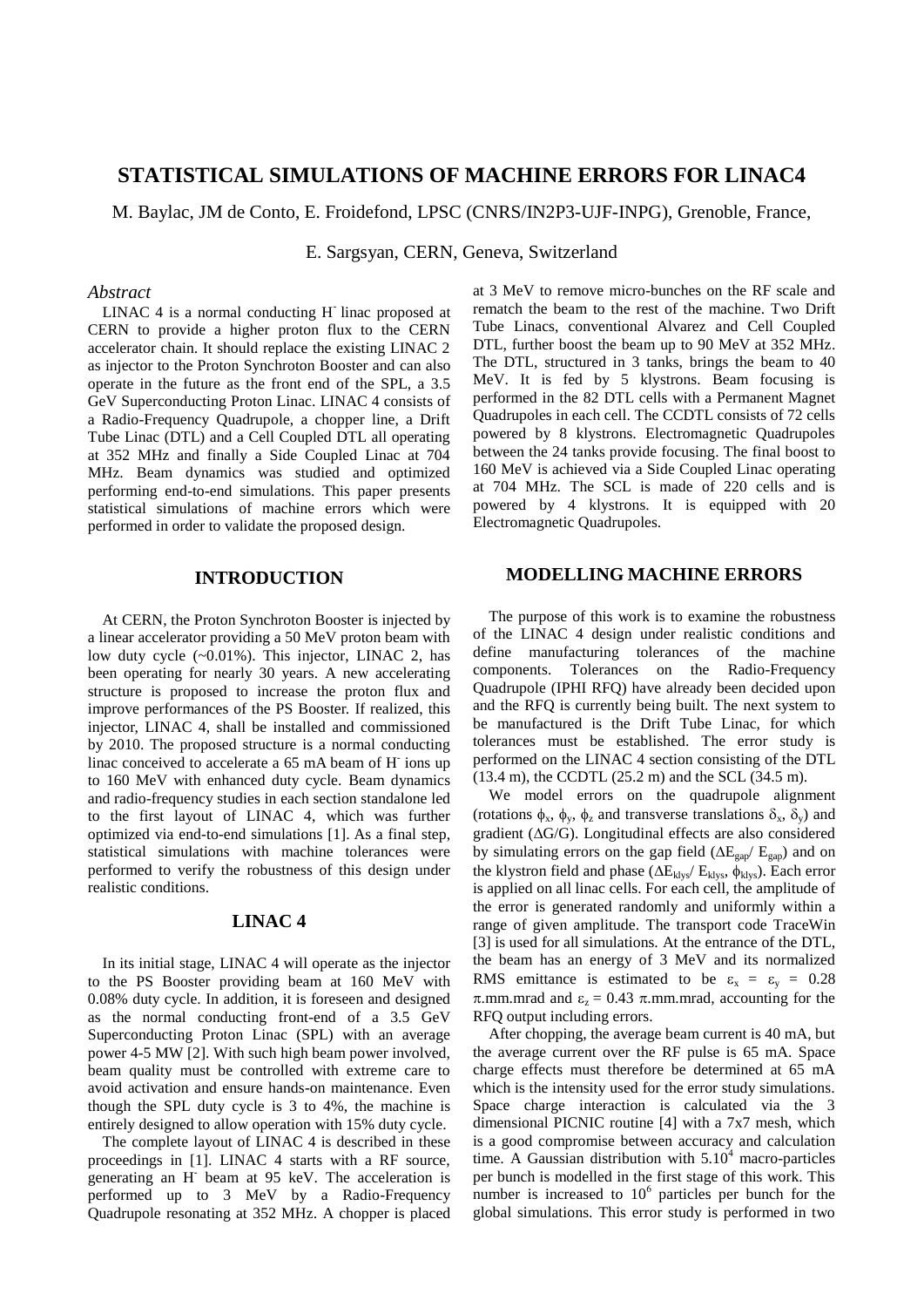stages. First, the sensitivity of the structure to one single error is determined in order to evaluate the individual contribution and fix an acceptable limit on each type of error. Then, all errors are combined simultaneously to verify the set of tolerances determined previously and estimate the overall degradation of the beam properties. No correction scheme has been implemented.

### **STATISTICAL SIMULATIONS**

Each simulation consists of 1000 runs. Beam loss and emittance growth are statistically averaged over the 1000 runs. The relative emittance increase  $\Delta \varepsilon$ , in each run is expressed with respect to the nominal case, *ie* the case where beam is transported through the ideal linac without errors:

$$
\Delta \varepsilon = \frac{\delta \varepsilon_{err} - \delta \varepsilon_{nom}}{\delta \varepsilon_{nom}}
$$

where  $\delta \varepsilon_{\text{err}}$  and  $\delta \varepsilon_{\text{nom}}$  are the emittance growth of the beam through the structure with and without errors. The natural transverse emittance growth in the nominal case  $\delta \varepsilon_{\text{nom}}$  is ~9%. As an example, figure 1 displays the statistical distribution of the calculated horizontal emittance increase with respect to the nominal case when all quadrupoles of the linac are rotated around the beam axis by a random angle within  $[-0.2 \text{ deg}; +0.2 \text{ deg}]$ . For each of the nine types of errors defined above, we perform simulations while varying the maximum allowed amplitude of the error. This aims to determine the amplitude of each error minimizing emittance increase and inducing no beam loss. Discussions with RF and alignment experts along the way ensure that the tolerances thus obtained are achievable



Figure 1: horizontal emittance increase when linac quadrupoles are randomly oriented around the beam direction within  $\pm 0.2$  deg.

### **DTL TOLERANCES**

After performing these individual sensitivity simulations, we have determined independently what seems to be an acceptable upper bound for each type of error in the DTL. As an example, figure 2 displays the average emittance increase with respect to the nominal case, if a random roll angle of varying maximum amplitude is applied to all the quadrupoles of the DTL. In this case, the generated emittance growth, similar along both transverse directions, rises quadratically with the roll angle. This behaviour is confirmed by independent theoretical calculations [5]. The tolerance on the roll angle is set to  $\pm$  0.2 deg. Then we verify the validity the proposed tolerances and estimate the total degradation of the beam properties using a global error simulation. This lengthy simulation (up to 400 CPU hours) with  $10^6$ macro-particles per bunch combines all types of errors simultaneously. The emittance increases in each direction by  $\Delta \epsilon \sim 4\%$  on average with respect to the nominal case when all errors applied. The transverse beam emittance increase remains below 5% for ~73% for the simulations. No particle loss is detected. We modified the input distribution and verified that the distribution of the emittance increase is simply shifted up or down by ~40% when modelling a Gaussian or a KV distribution. Thus we established the manufacturing tolerances for the DTL to:

- Transverse displacements:  $\delta_{x, y} = \pm 0.1$  mm
- Transverse rotations :  $\phi_{x, y} = \pm 0.5$  deg
- Longitudinal rotations :  $\phi_z = \pm 0.2$  deg
- Gradient:  $\Delta G/G = \pm 0.5 \%$ ,
- and for the accelerating field:
	- Gap field:  $\Delta E_{\text{gap}}/ E_{\text{gap}} = \pm 1\%$
	- Klystron field  $\Delta E_{klys}$ /  $E_{klys}$  =  $\pm$  1%
	- Klystron phase  $\phi_{\text{klys}} = \pm 1$  deg.

These are comparable to the tolerances on other components of LINAC 4 (IPHI RFQ) or other accelerators (SNS). They were accepted by the manufacturer (ITEP-VNIIEF) and by CERN RF experts. The first DTL tank is presently under construction.



Figure 2: emittance growth when longitudinal rotations are applied to all DTL quadrupoles as a function of the maximum rotation amplitude (plotted for 45 mA). Superposed is a quadratic fit.

#### **LINAC 4 ERROR STUDY**